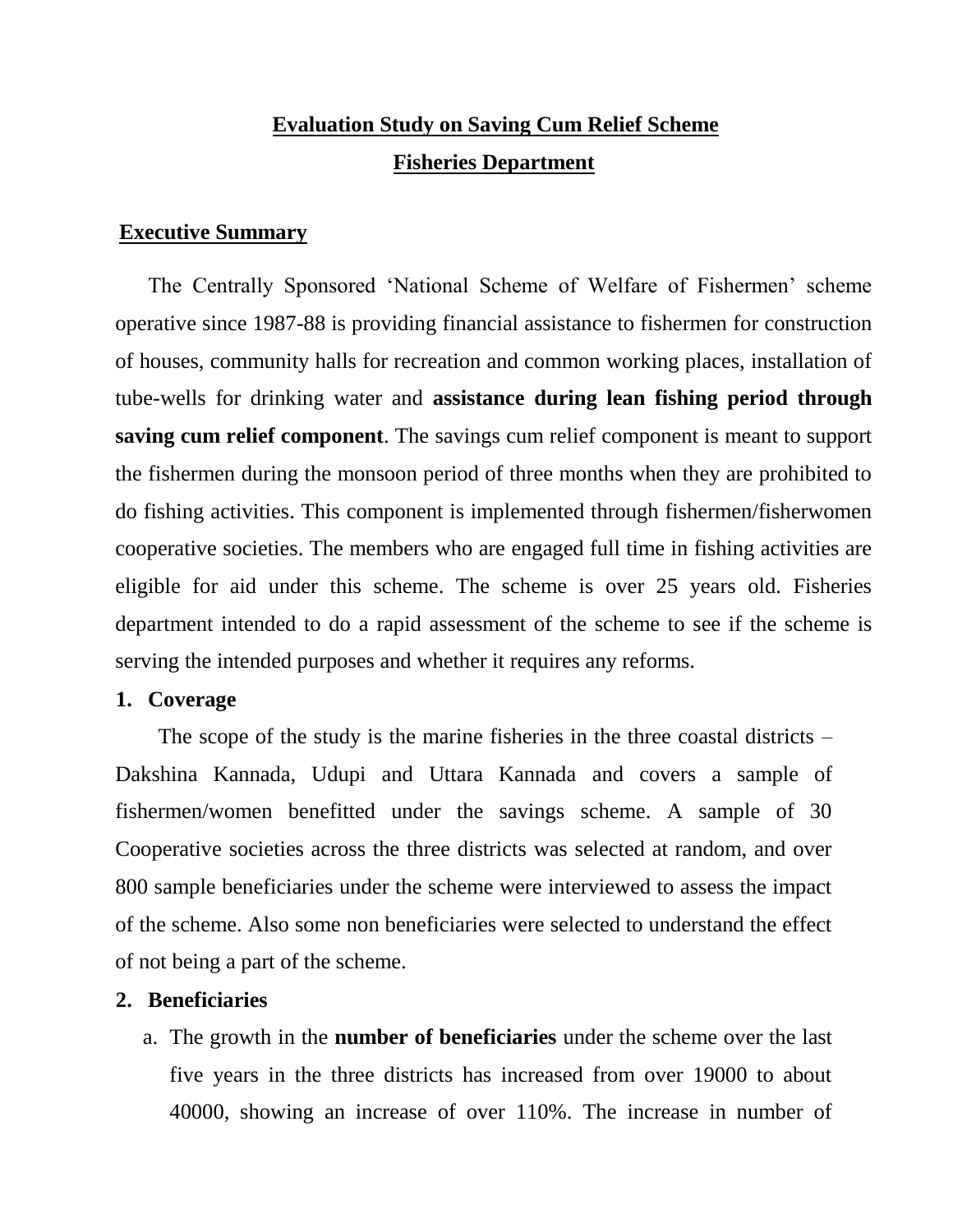beneficiaries is more in Udupi district as compared to Uttara Kannada district; it is lowest in Dakshina Kannada district.

- b. As per the guidelines a **beneficiary contribution** of Rs.600 is to be made as their share in the savings scheme and a matching contribution of Rs.600, each by the Centre and State, is be made and distributed to the beneficiaries during the three months of the lean season. During the last five years, the beneficiary contribution increased from Rs.117 lacs in 2009-10 to Rs.235 lacs during 2013-14. The overall relief for the beneficiaries, including the State and Central share increased from Rs.351 lacs to Rs. 704 lacs.
- c. The growth in the **total members and the number of beneficiaries** in the sample societies over the last five years is 45% and 53% respectively. The percentage of members availing benefits under the scheme during these years is in the range of 22% to 24%.

# **3. Profile of Sample Respondents**

- a. A sample of 803 beneficiaries was selected constituting 5% of the total beneficiaries covered under the scheme in the sample societies. The number of sample beneficiaries in each society is selected based on the proportionate distribution of total number of beneficiaries. The **awareness** about the savings and relief scheme is reported by all the beneficiary respondents and 69% of the non beneficiary respondents.
- b. Overall 98% of the sample beneficiaries have **received the benefits** from the scheme. Across the social categories, all the SC & ST respondents reported receipt of the benefits. 98% OBC and 80% Muslim respondents reported receipt of the benefits.
- c. Regular monthly payment of beneficiary contribution is reported by 99% of the respondents as being done regularly. One percent of the respondents felt that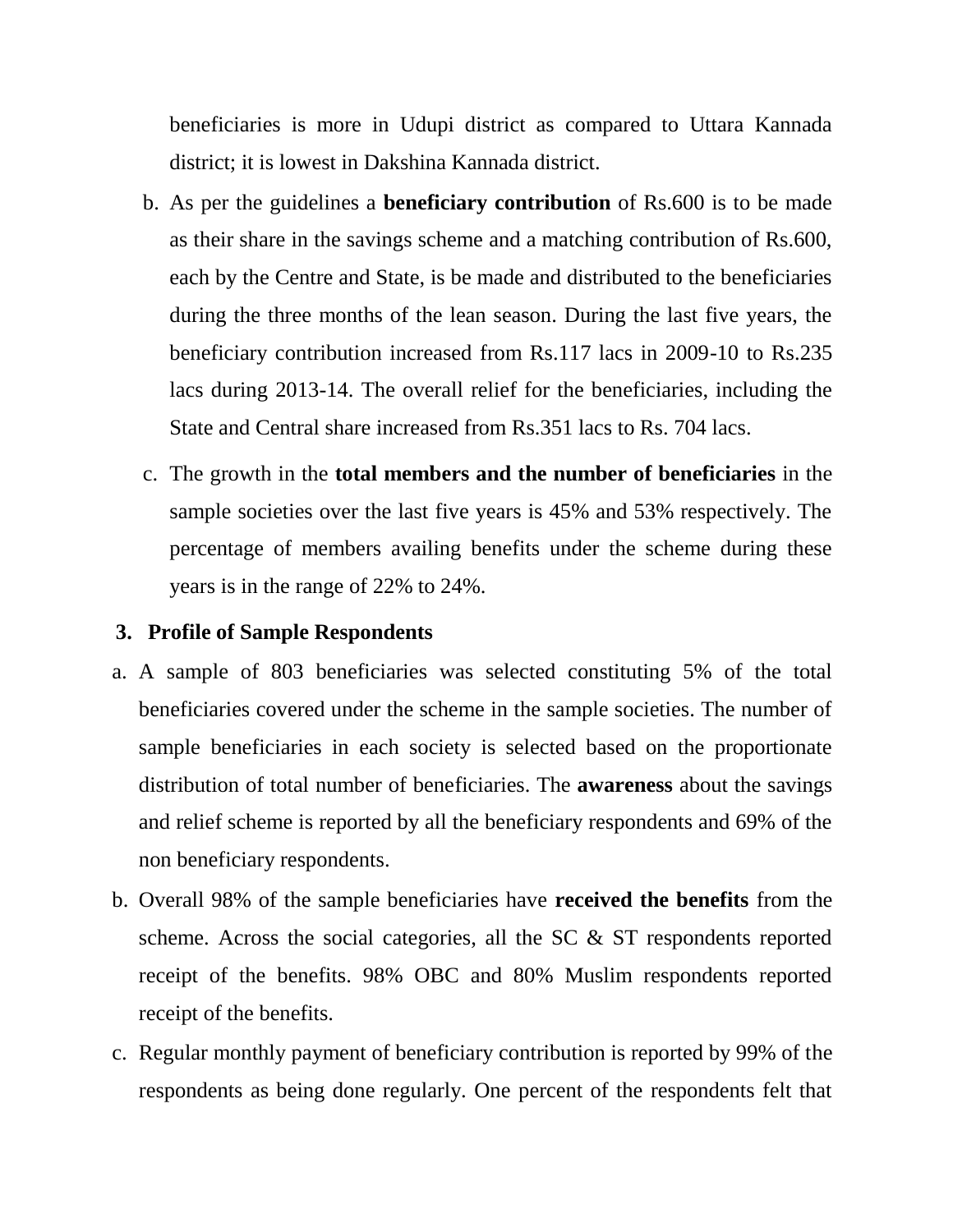no regular payment of contribution is made.

- d. The number of income sources reported by the sample beneficiary respondents range from 1 to 3 sources. 62% of the sample beneficiaries have reported 2 sources of income, 33% reported single source and 6% three sources. In case of non beneficiaries, 66% reported single source and 34% have 2 sources of income. Among the different social groups, ST, OBC's and Muslim beneficiaries have reported more than one income source.
- e. The average household annual income of beneficiary (Rs.53213) and non beneficiary (Rs.57586) respondents is marginally different. With more number of income sources, the average income is higher across all the social groups, except the ST group respondents who have reported less income despite having more number of income sources.
- f. The different sources of income are fishing, fish vending, and non fish related activities. 91% of the beneficiary respondents have reported income from **fishing** as against 66% non beneficiary respondents. The average income from fishing shows higher income among the non beneficiary respondents as compared to beneficiary respondents. This is more so in Dakshina Kannada district and in Udupi district it is the converse.
- g. The number of respondents reported earnings from fish vending is 57% of the beneficiary respondents, as compared to 41% of the non beneficiary respondents. The more dependence on fish vending is reported in Uttara Kannada district (83%) as compared to 63% in Dakshina Kannada and 36% in Udupi districts. The average income earned from fish vending shows a higher annual income reported by the non beneficiary respondents (Rs.24167) as compared to beneficiary respondents (Rs.18731).
- h. The other sources of income reported by 26% of the sample beneficiary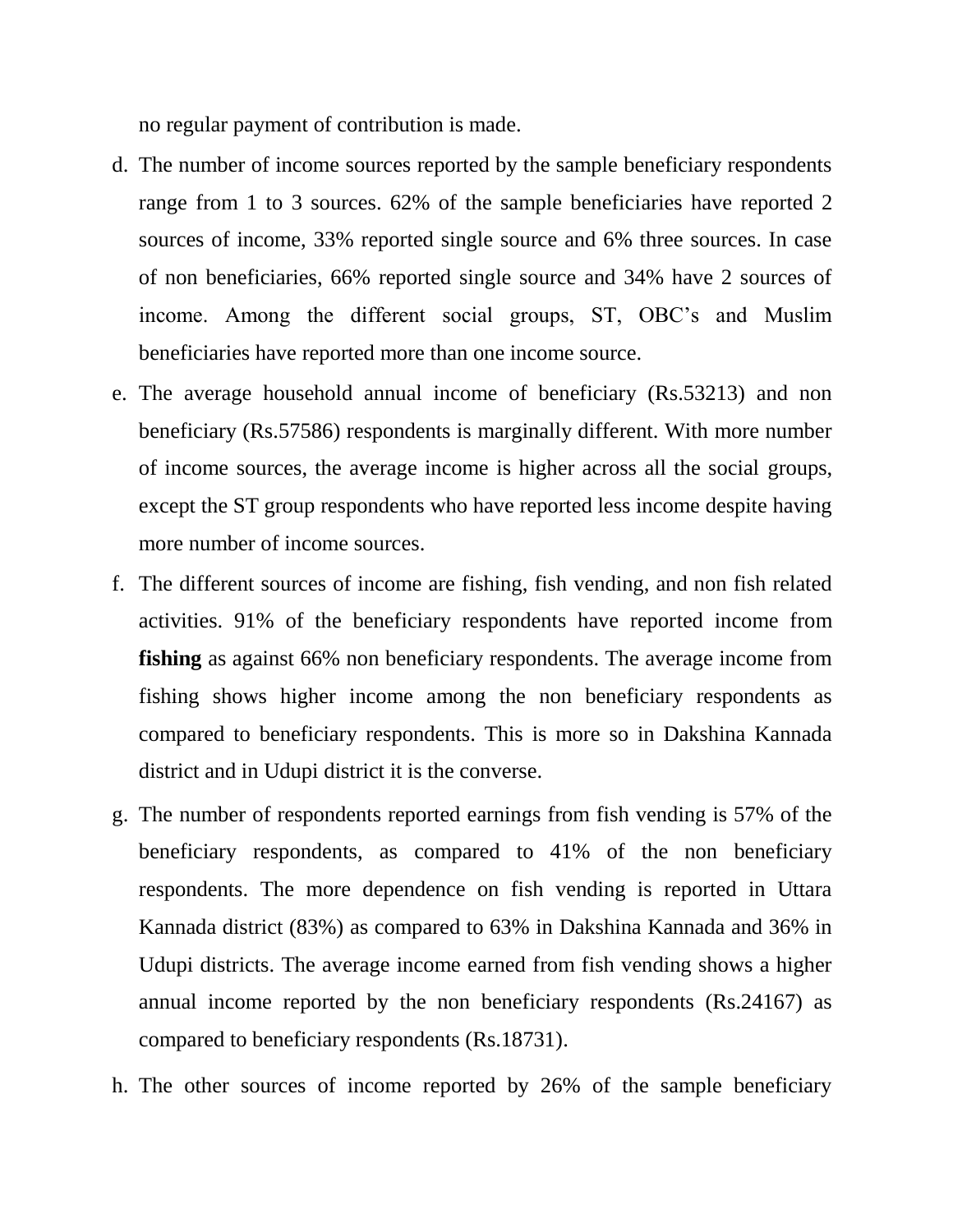respondents are mostly private sector jobs followed by fish cutting and non agriculture labor. There are many other sources of income which the respondents are depending on for their livelihood. The average income generated from other sources is about Rs.25000 per annum. The highest income generated is through working as an auto-rickshaw driver followed by pension income.

- i. The different types of fish vending are raw fish, dried fish and the fish products. Among the respondents generating income from fish vending, 93% do raw fish vending, 21% dried fish vending and less than half percent do fish products vending.
- k. 84% of the beneficiary respondents and 90% of non beneficiary
- respondents do not engage in any work during the three lean months. The remaining respondents have reported various activities, including fishing in back waters, fish vending and other occupations. The average earning of the households during lean months is reported to be Rs.8262 among the beneficiary respondents as compared to Rs.5000 for non beneficiary respondents. The fish related activities, such as local boating and fish vending, is earning Rs.5000 to Rs.10000 during the three months. Some of the business activities being carried out by very few respondents are earning a higher income.
- l. The average **household size** is 4.1 for the beneficiary respondents and 3.8 for the non beneficiary respondent. The **workforce status** of the household members indicates that among the beneficiary households it is 71% as against 67% in non beneficiary households. The **occupational distribution** reveals 51% of the beneficiary household members and 34% in the non beneficiary households depend on fishing and fish vending activities. Among different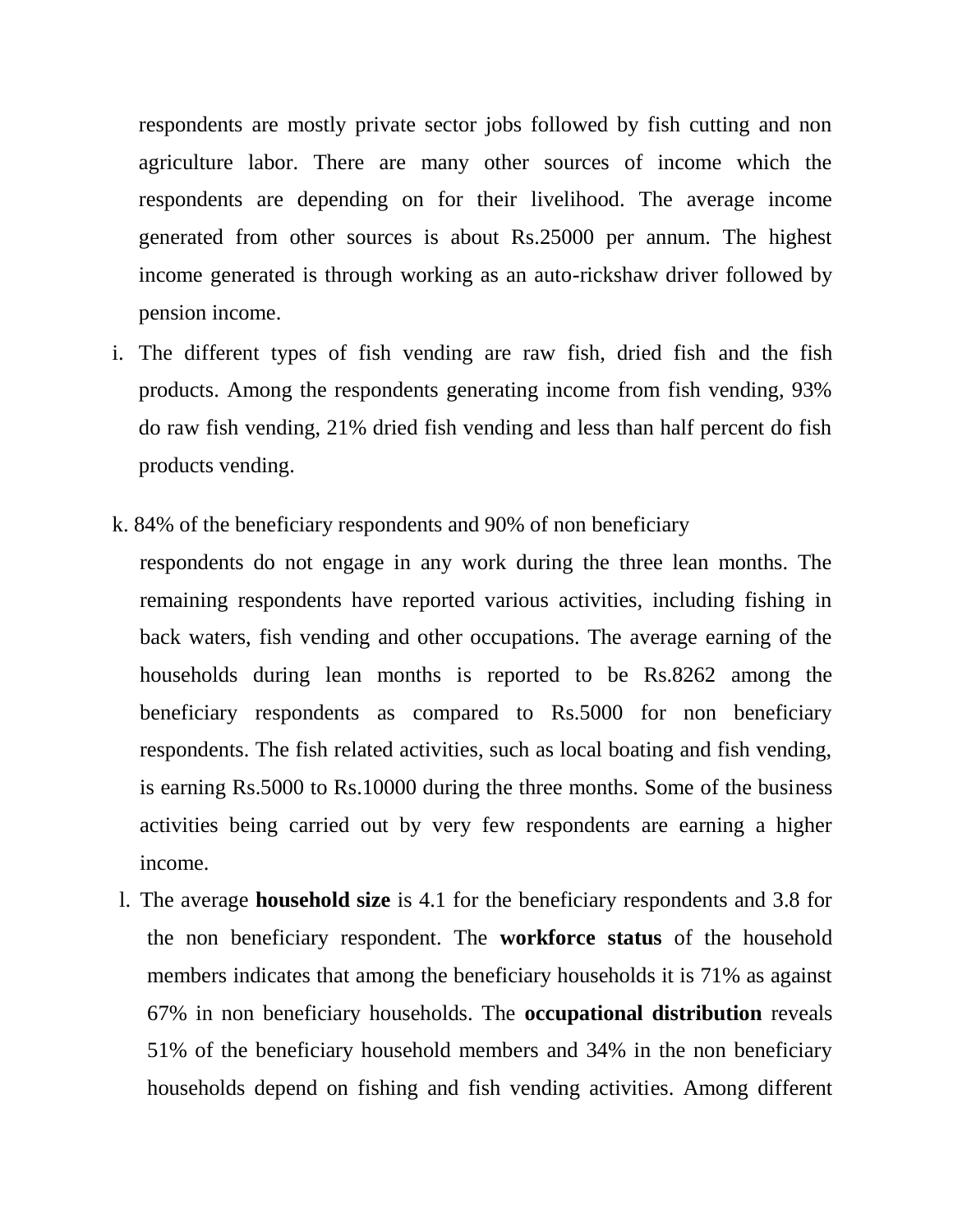social groups, ST households depend more on fishing activities followed by SC and OBC household members. Among the Muslim households 30% depend on this occupation.

#### **4. Impact of the Programme**

- a. **Adequacy of relief for essential needs:** 96% of the beneficiary respondents depend on fishing and fish vending directly as compared to 90% of the non beneficiary respondents. It is observed that 3% of the respondents are doing fish cutting and labor in fish factories, and 1% do not generate any income from fisheries sector. Among the non beneficiary respondents it is seen that 10% do not depend on fishing sector. Among the beneficiary respondents, the average income from fishing is higher as compared to income from fish vending. The monthly income of these households during the fishing season of 9 months is estimated at Rs.5000 and Rs.3000 respectively, as compared to the non beneficiary respondent's monthly estimated income of Rs.6000 and Rs.2500 respectively. The relief is distributed during the months of September to April, with majority reporting as January. These periods are not the lean months for the fishery dependent population. Based on this, the question of adequacy of the relief does not arise as the respondents are managing with the current income generated, irrespective of the relief amount distributed under the scheme.
- b. **Number of fishing households regularly availing the scheme benefit:**  The total number of beneficiaries in the three districts shows an increasing trend of beneficiaries in the last five years from about 20,000 to 40,000 fisher folk. It is seen that among the sample 803 beneficiary households, 1256 (38.4%) of the total 3267 persons are members in the sample societies. Thus the average number of members per household is 1.56. Considering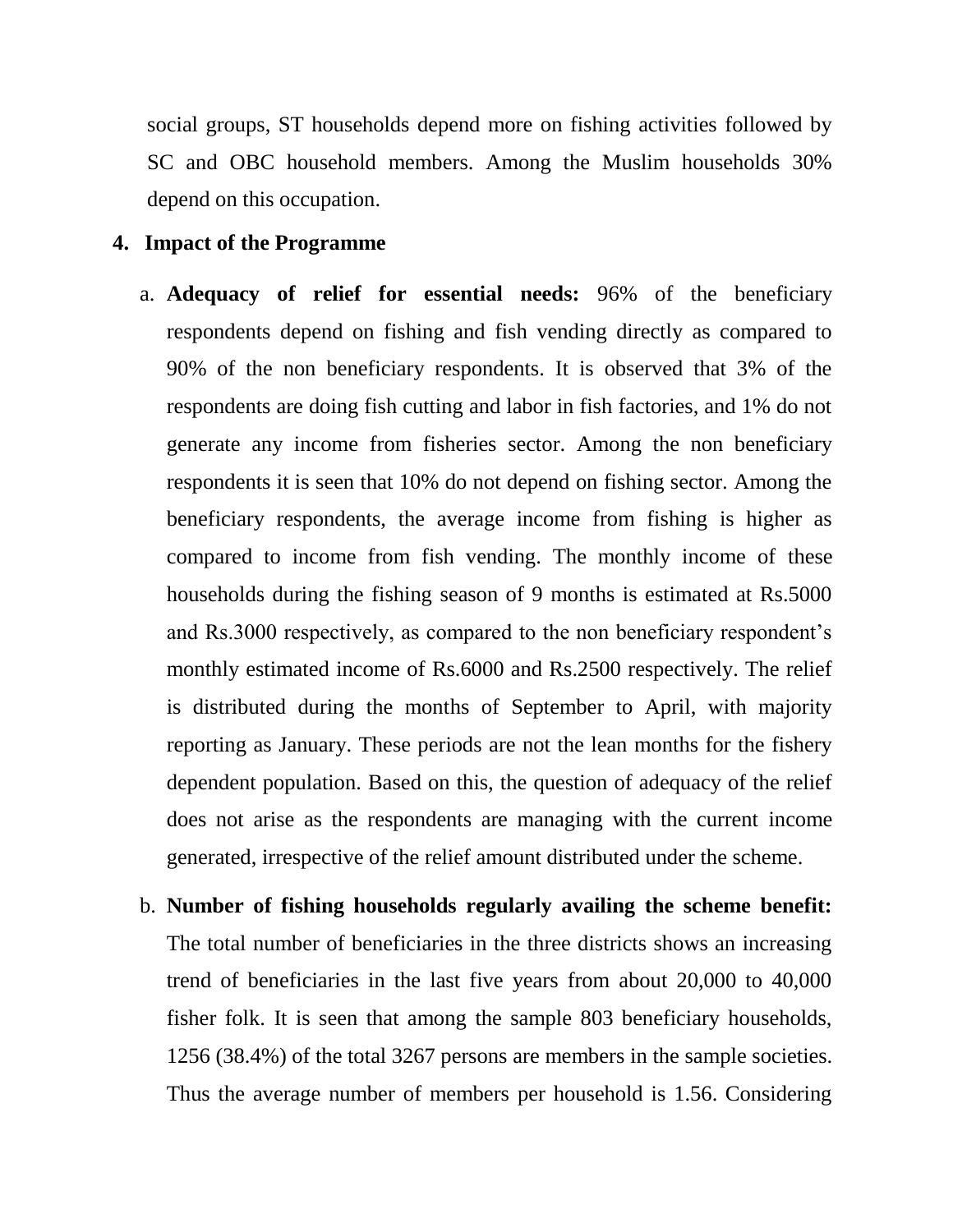this average, the number of fishing households availing benefits is about 30,000 and reaching to nearly 1.5 lacs population.

- c. **Opportunity cost of availing the benefit of the scheme:** The norms of the scheme is that the members have to make a contribution of Rs.75 per month for 8 months (September to next May) and this has to collected by the society in which they have membership. The society has to remit the members' contribution into an account as per the direction of the fisheries department, and send the list of contributors to the office of the Assistant Director Fisheries in their taluk. The department pays the relief; the amount is paid to the societies and the societies in turn distribute the relief to the beneficiaries. Practices vary among societies in distribution of money. In few societies **it is reported that the membership fee, subscription charges and other charges are deducted from the relief amount itself, which varies from Rs.10 to over Rs.100. A few societies are reported to be retaining a sum of Rs.600 from each of the beneficiary as their share in the contribution for the next year. In reality this is a onetime contribution (or contributions for one whole year) of Rs.600 which fetches them a relief of Rs.1200 from the government every year without any subsequent contributions.** However this is being done at the society level over which the department has no control. Hence there is no cost involved for the beneficiaries in the process of getting the relief.
- d. **Does it really stop the beneficiaries from fishing during the lean season:**  It is reported by 84% of the beneficiary respondents and 90% of nonbeneficiary respondents that they do not engage in any work during the three lean months. Others reported various activities, including fishing in back waters, fish vending and other occupations. The average income generated during the lean season indicates that fishing related activities earn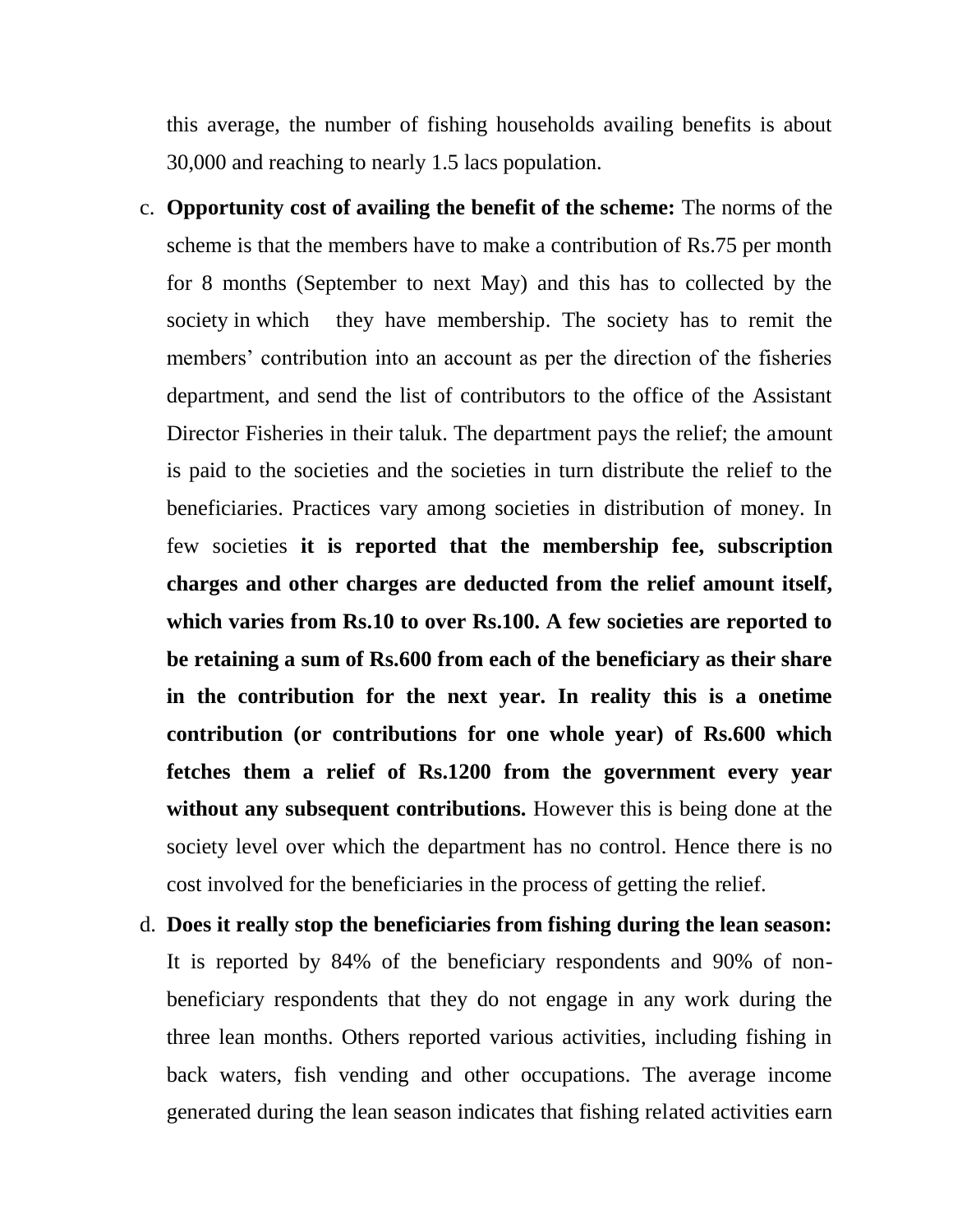an income in the range of Rs.5000 to Rs.10000; business activities earn higher income and other activities lesser income.

e. **Satisfaction about the scheme:** It is reported by 86% of the respondents that they are happy with the scheme and want it continued.

# f. **Better Implementation Strategies suggested by respondents:**

- Distributing relief on time as currently the matching grant from Govt do not come on time and hence relief is not provided on time to the beneficiaries;
- Societies have to participate effectively and consciously in the programme;
- Benefits from the scheme to be made available to all family members involved in fishing;
- Increase in the quantum of subscription which will increase the relief;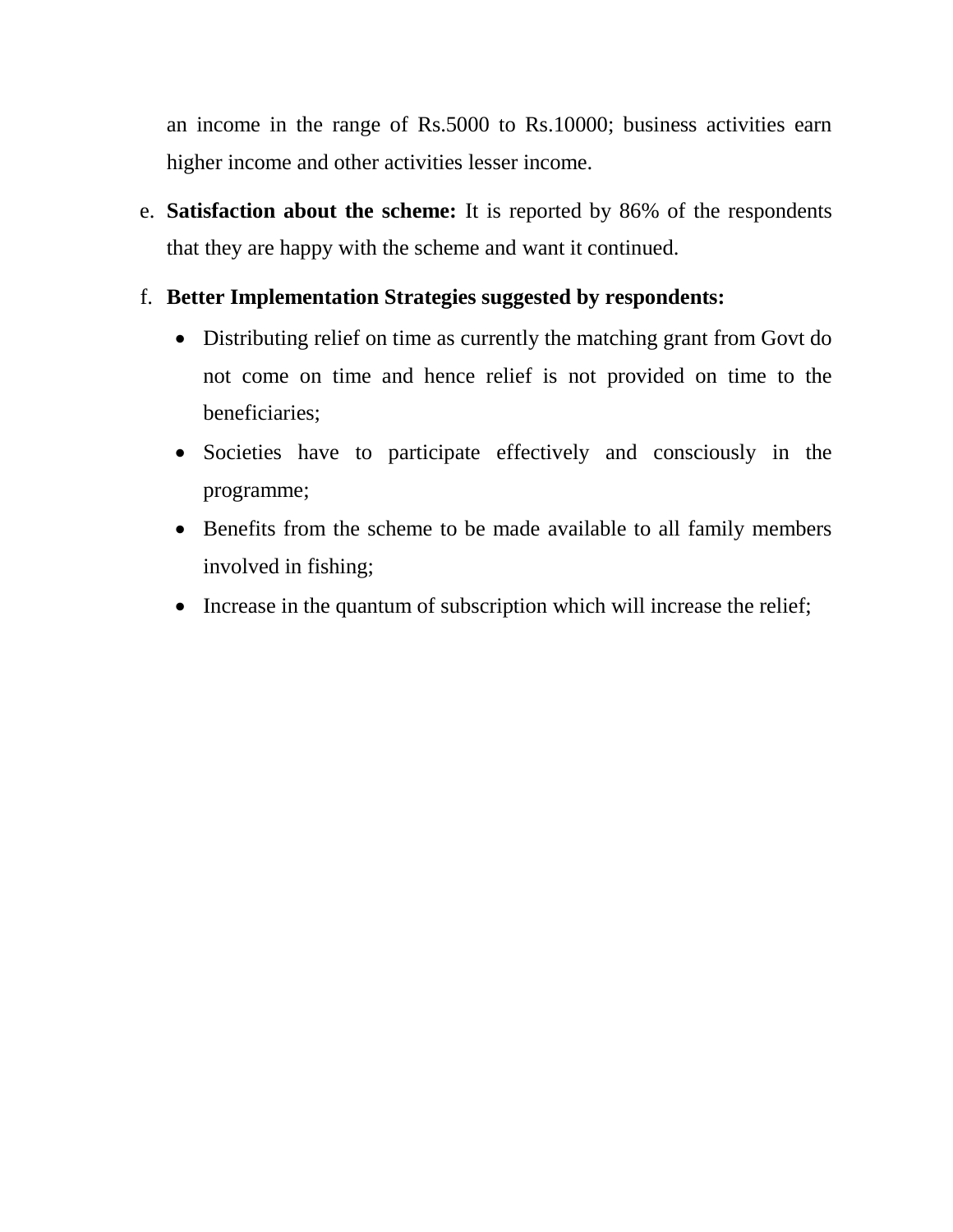#### **Recommendations**

1. It has emerged from the study that beneficiary contributions are made lump sum and deducted at source from the relief amount paid to them by the Society. It is not that the beneficiaries contribute in nine installments. Further, the relief is paid to the beneficiaries in not the three lean months when they are not fishing, but in the months of September to April, January being the modal month. Obviously, the fisher folk are not poor or need the relief for their survival. They are reported to have more than one source of income (including fishing). Also, the average monthly earning of the households during lean months is reported to be Rs.8262 among the beneficiary respondents as compared to Rs.5000 for non beneficiary respondents. These three findings are strong evidence of the fact that the relief provided under the scheme is like an additional income received by the fisher folk from the government. It is not something they need for making their ends meet or for living decently in the lean months. But the scheme was envisaged to provide relief to fisher folk presuming they would be living a difficult life in the lean period. That is not the case. The credit for the fisher folk not being in dire straits in the lean months goes to them and not the scheme. But all this makes the scheme redundant. No matter it is welcomed by the fisher folk (who would not welcome a scheme in which an investment of Rs 600 guarantees a return of Rs 1200 over and above the invested amount every year.) **The scheme is recommended for being modified to include and cover only fisher folk doing sustenance fishing and dependent totally on fishing (having no other source of income) or who is a Below Poverty Line (BPL) member.**  The relief amount of Rs 1800 per beneficiary is very less. It is because it is seen that the average monthly income generated during the nine fishing months is Rs.5000. The current relief of Rs.900 per month is too meager,